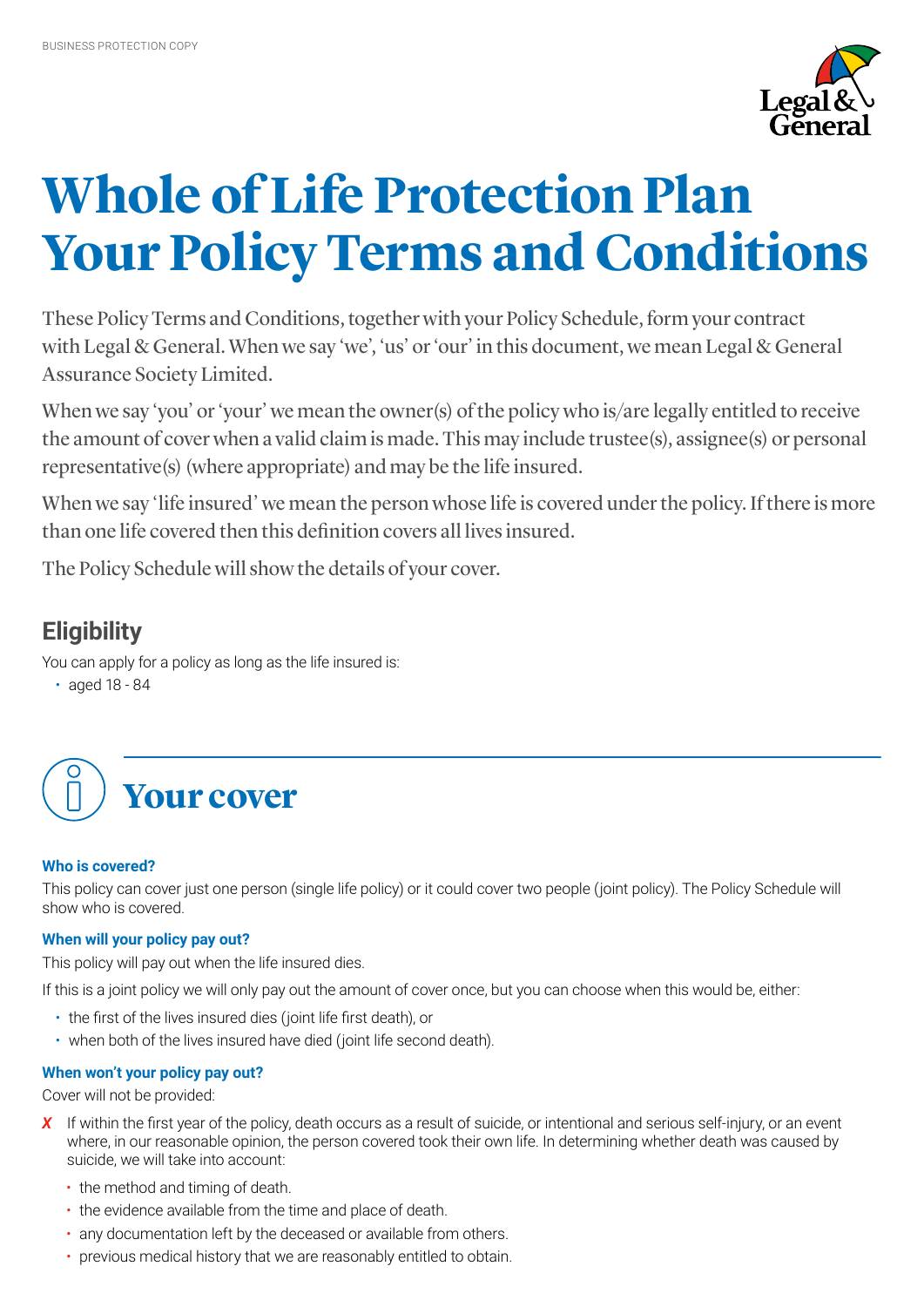## **When won't your policy pay out?** (continued)

- X If the definitions given within the Policy Terms and Conditions are not met or if the premiums under your policy aren't up to date.
- **X** The policy is offered or issued subject to the cancellation of a specified policy, and you did not cancel it.
- **X** For any exclusions, as specified in your Policy Schedule.
- *X* The policy is cancelled, or you stop paying premiums.

## **Cover type**

## **Level cover:**

The amount of cover will stay the same unless you change your policy.

## **Increasing cover:**

The amount of cover will increase each year in line with the changes in the Retail Prices Index (RPI) over a 12-month period. If we cannot use the RPI, we will use an index comparable to the RPI instead. If the change in the RPI is less than or equal to 1% we will not increase the amount of cover. If the change in the RPI is more than 10% we will only increase the amount of cover by 10% per year.

We will contact you at least three months before the policy anniversary to let you know whether the amount of cover will increase. If you're happy to accept an increase you don't need to take any action. To decline an increase, you must let us know by the date requested. If you decline the increase the amount of cover and premium will stay the same in the future.

i) Your policy schedule will show which type of cover you have.

## **Premiums**

Premiums are due from the policy start date and can be paid monthly or yearly. If you pay your premiums yearly and a valid claim for death of the life insured is received, we will pay a pro-rata refund of the premium for the remaining months of that year.

We reserve the right to cancel the policy if any premiums are not paid within 30 days of their due date. We'll write to notify you if your premium has not been received by us. If we cancel this policy, we will not refund any premiums already paid and your cover will end.

### **Guaranteed premiums:**

The premiums are fixed and will not increase unless you make changes to your policy.

### **Increasing cover:**

Your premiums will increase each year in line with the change in inflation, using the Retail Prices Index (RPI) multiplied by 2 subject to a maximum increase of 20%.

i) Your Policy Schedule will show you the type of premium you pay and the type of cover you have. If you have increasing cover the "Increasing cover" section above will apply.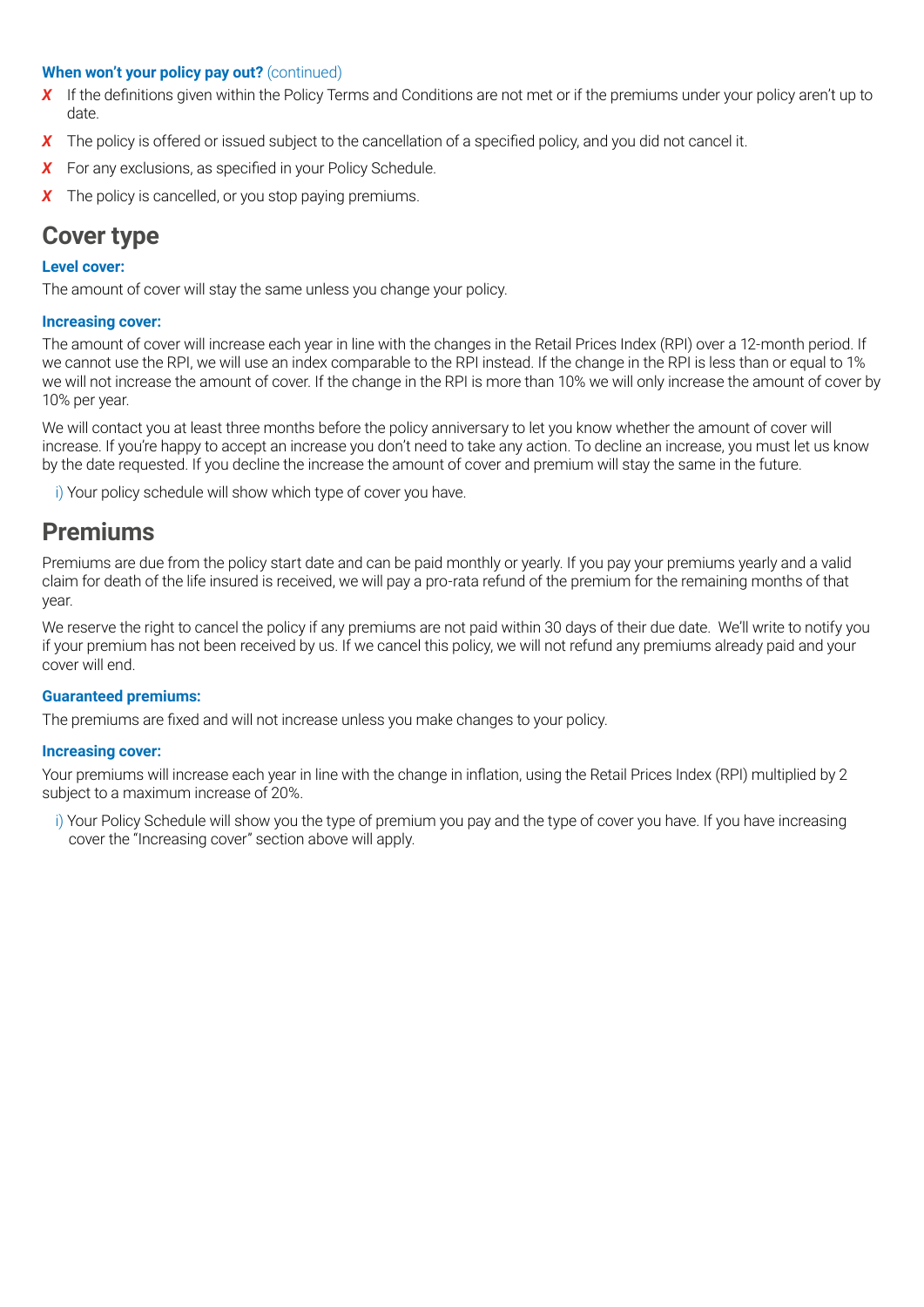

## **Waiver of premium**

Waiver of premium can be chosen at the start of the policy for an additional cost. This benefit means that if a person covered by the policy meets our definition of incapacity for 26 consecutive weeks, you won't have to pay premiums. This will continue until the earlier of:

- the end of the period of incapacity, or
- the life insured's 60th birthday; or
- the policy ends.

We won't waive premiums after the life insured's 60th birthday.

## **Definition of incapacity:**

Depending on the life insured's employment status when a claim is made, incapacity is defined as:

- If the person covered is in paid employment when the claim is made, incapacity means totally incapable of carrying out their normal occupation by reason of an illness or injury which occurred after the policy start date, necessitating medical or surgical treatment and they're not carrying out any other occupation or paid employment; or,
- If the person covered is not in paid employment and they're unable to do three or more of the following Functional Assessment Tests as a direct result of an illness or injury which occurred after the policy start date.

## **Functional Assessment Tests**

| Walking       | The ability to walk a distance of 200 metres on flat ground with or without the aid of a<br>walking stick and without stopping or experiencing discomfort. |  |
|---------------|------------------------------------------------------------------------------------------------------------------------------------------------------------|--|
| Bending       | The ability to get into or out of a standard saloon car and the ability to bend or kneel to<br>pick up an object from the floor and straighten up again.   |  |
| Communicating | The ability to answer a telephone and to take a message.                                                                                                   |  |
| Reading       | Having the required eye sight (corrected if necessary) to be able to read a daily<br>newspaper.                                                            |  |
| Writing       | Having the physical ability to write legibly using a pen or pencil without aid.                                                                            |  |
| Climbing      | Having the ability to climb up a flight of 12 stairs without stopping or suffering severe<br>discomfort.                                                   |  |

We may need the person covered to have a medical examination by an appropriate medical specialist appointed by us regardless of the incapacity definition applied at claim.

## **Countries where this benefit is provided**

The life insured is covered for Waiver of Premium if they:

- a) reside or travel within the UK,
- b) reside or travel within the European Union, or
- c) travel outside of the UK or European Union for no more than three consecutive months in any 12 months.

If the life insured travels outside of the UK or European Union for more than three consecutive months in any 12 months we will act reasonably when assessing whether the life insured meets the definition of incapacity.

Claims must be notified to us within 16 weeks of incapacity, otherwise we will consider the start of their incapacity to be 16 weeks before the date we are told.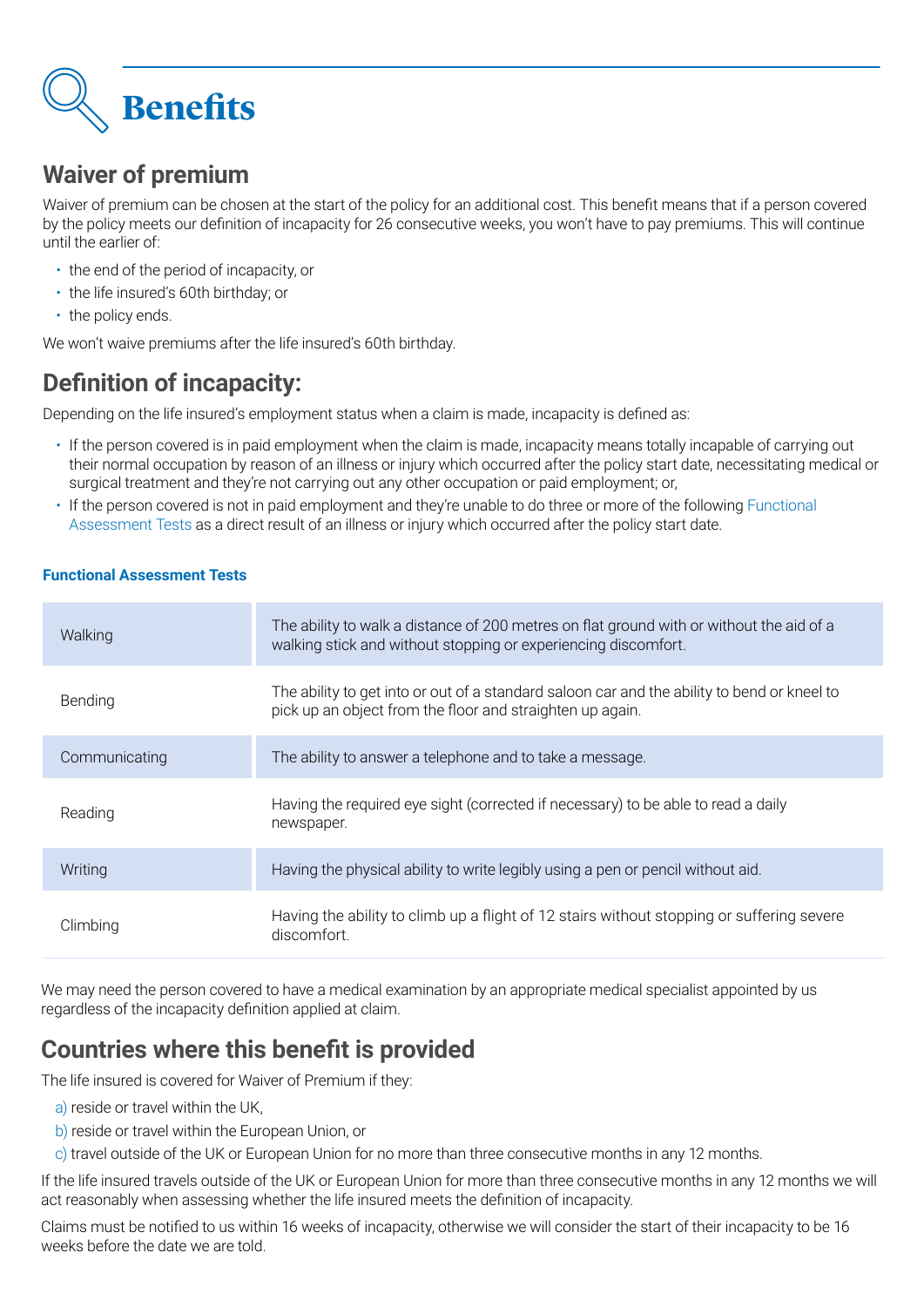# **Benefits** (continued)

## **Exclusions**

We won't pay premiums if the event of incapacity arises from or is aggravated by:

- intentional self-inflicted injury or attempted suicide,
- alcohol abuse or the taking of drugs other than under the direction of a registered medical practitioner,
- either directly or indirectly from any war, whether declared or not, or
- any exclusions as specified in the section headed 'When won't your policy pay out?' (page 2).

# ? **Making changes to your policy**

There are different ways to change your cover if you find your needs have changed over time. When you ask to make a change we may need the person covered by the policy to answer some questions about their current circumstances. Depending on the answers we may not be able to make the change you request.

If we need to issue you a new policy so we can make the change, it may have different terms & conditions. The premium will be based on the rates available when the new policy is issued. We'll let you know if this is the case before we make any changes.

## **Changing your policy**

If this option is shown in your Policy Schedule, you'll be able to increase the amount of cover before the life insured's 55th birthday and within six months of one of the following events happening to the person covered by the policy:

- The share of a partnership, limited liability partnership or shareholding in a company increases.
- The policy is taken out to cover a key person within the business and their value to the business increases.
- The business loan increases.

The amount of cover can increase by the lower of:

- 1/3 of the original amount of cover, or
- Maximum increase of £150,000 or, if less, the increase in the loan, the increase in the value of the employee, or the increase in the ownership interest (whichever applies).

The maximum amount for all increases is £250,000 and there are no limits on the number of times the option can be exercised.

For joint policies, the maximum age limits apply to the oldest person covered. To be able to use this option you must have taken out the policy before the life insured's 53rd birthday. If you use this option an additional policy will be issued in respect of the increase, which will:

- not include a changing your policy option,
- only have increasing cover if this was selected when the policy was taken out and the option to increase has been accepted by you at all policy anniversary dates, and
- be subject to the premiums, terms and conditions for such policies at the time the additional policy is issued.

If we're not able to offer your chosen policy, we'll offer you a reasonable alternative.

We may need to see evidence of the event before we can increase the amount of cover.

If a claim is made for Waiver of Premium, you won't be able to use this option until the end of the life insured's incapacity.

## **Other changes**

You can request any of the following changes:

- Decrease the amount of cover.
- Change the frequency of your premiums between yearly and monthly.

We'll let you know at the time whether your request is possible.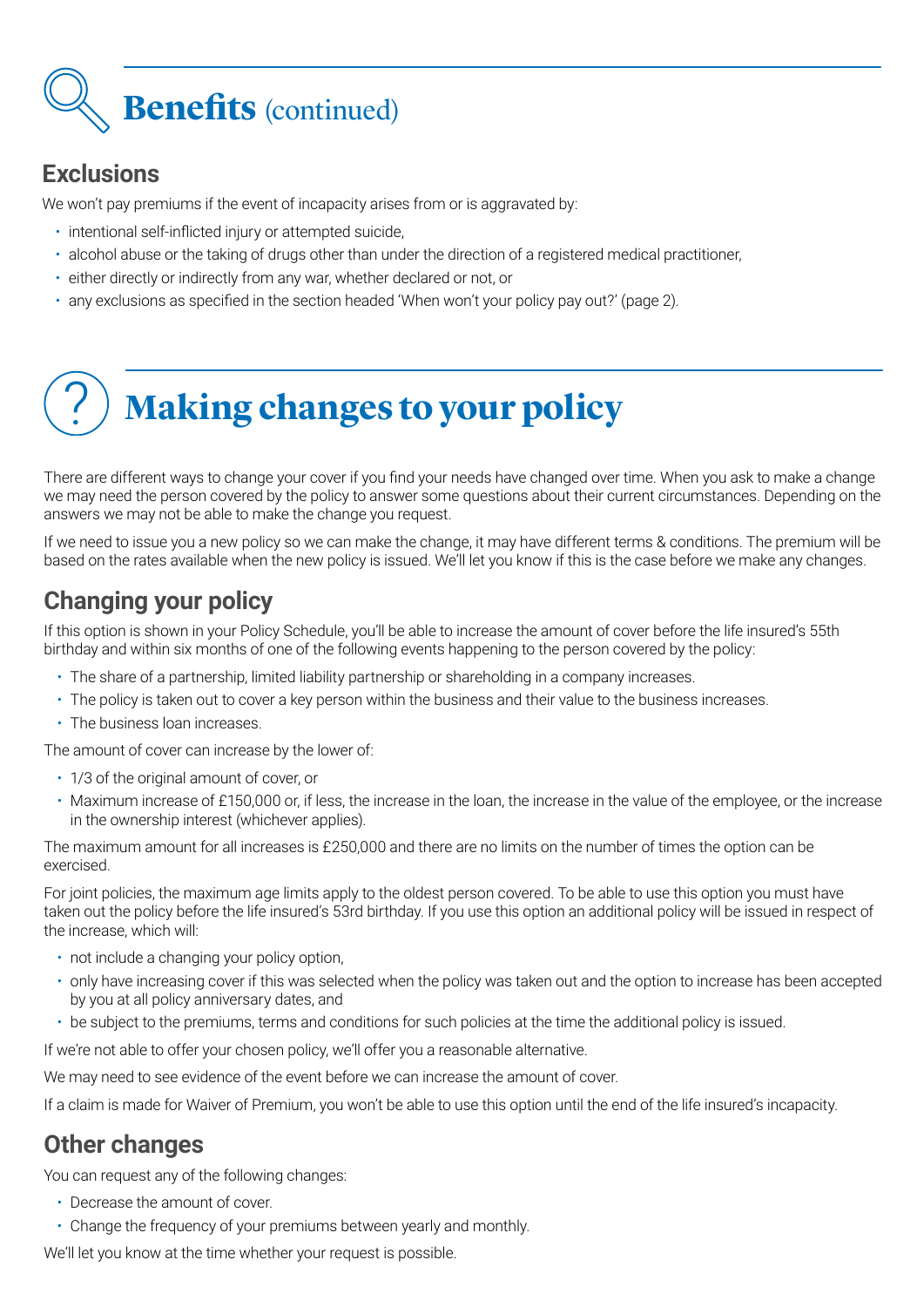# **+ Additional information**

### **How we use your personal information**

During the application process we will ask you for the life insured's date of birth, details of any medical history and recent lifestyle and smoking habits to determine the premium payable and cash sum and offer you a policy. The life insured is required to answer questions honestly and accurately.

- If the life insured (or an agent acting on their behalf) deliberately or recklessly provides an inaccurate answer, we are entitled to cancel the policy and refuse to pay the amount of cover. In these circumstances we may not refund any premiums you have already paid.
- If the life insured (or an agent acting on their behalf) provides inaccurate information through carelessness, we are entitled to amend the policy to reflect the terms that would have been offered had the accurate information been known at the time of application.

## **Changes to the Policy Terms and Conditions**

We may make fair and reasonable changes to these Policy Terms and Conditions. We will only do so:

- to make our terms clearer or more favourable to you
- if there are any relevant changes in legislation, regulation or taxation

### **How we will communicate with you**

All communication in relation to the policy will be in English

#### **Tax**

Tax information is based on our interpretation of current law and HM Revenue & Customs practice. How taxation will affect you will depend on your individual circumstances. Tax legislation may change in the future. There may be other taxes or costs that exist that are not paid or imposed by us.

#### **Solvency and Financial Conditions Report (SFCR)**

We are required to publish an annual Solvency and Financial Condition Report (SFCR) describing our Business and its Performance, our System of Governance, Risk Profiles, Valuation for Solvency Purposes and Capital Management. Our latest SFCR is available at: [www.legalandgeneralgroup.com/investors/library.](http://www.legalandgeneralgroup.com/investors/library)

### **Can I cancel my policy?**

You can cancel this policy at any time by contacting us.

Once this policy starts we will send you a notice of your right to cancel. If you cancel this policy within 30 days of receiving the notice, we will refund any premiums paid. If you cancel this policy after 30 days of receiving the notice, we will not refund any premiums paid. We may need further information to cancel your policy if it has been placed in Trust. If you cancel this policy, the policy will end. No further premiums will be due, and the cash sum will not be payable.

### **How do I make a complaint?**

We take complaints seriously, if you're unhappy about any aspect of the service you've received from us, or you'd like a copy of our complaints procedure, please refer to our contact details below.

If you remain dissatisfied, you can complain to: The Financial Ombudsman Service.

The Financial Ombudsman Service, Exchange Tower, London, E14 9SR Telephone: 0800 023 4567 or 0300 123 9123.

Email: complaint.info@financial-ombudsman.org.uk

Website: www.financial-ombudsman.org.uk

Making a complaint will not affect your legal rights.

### **How do I make a claim?**

The amount of cover will be paid to the legal owner of the policy. This means we will pay the claim to the personal representative of the life insured's estate (usually the executor named in their will or next of kin) for a single life or joint life second death policy, or the surviving life insured of a joint life first death policy.

If the policy is owned by a business then we will pay the claim to the business.

If the policy has been placed in trust, we will pay the claim to the trustees, and if the policy has been assigned, we will pay the claim to the assignees.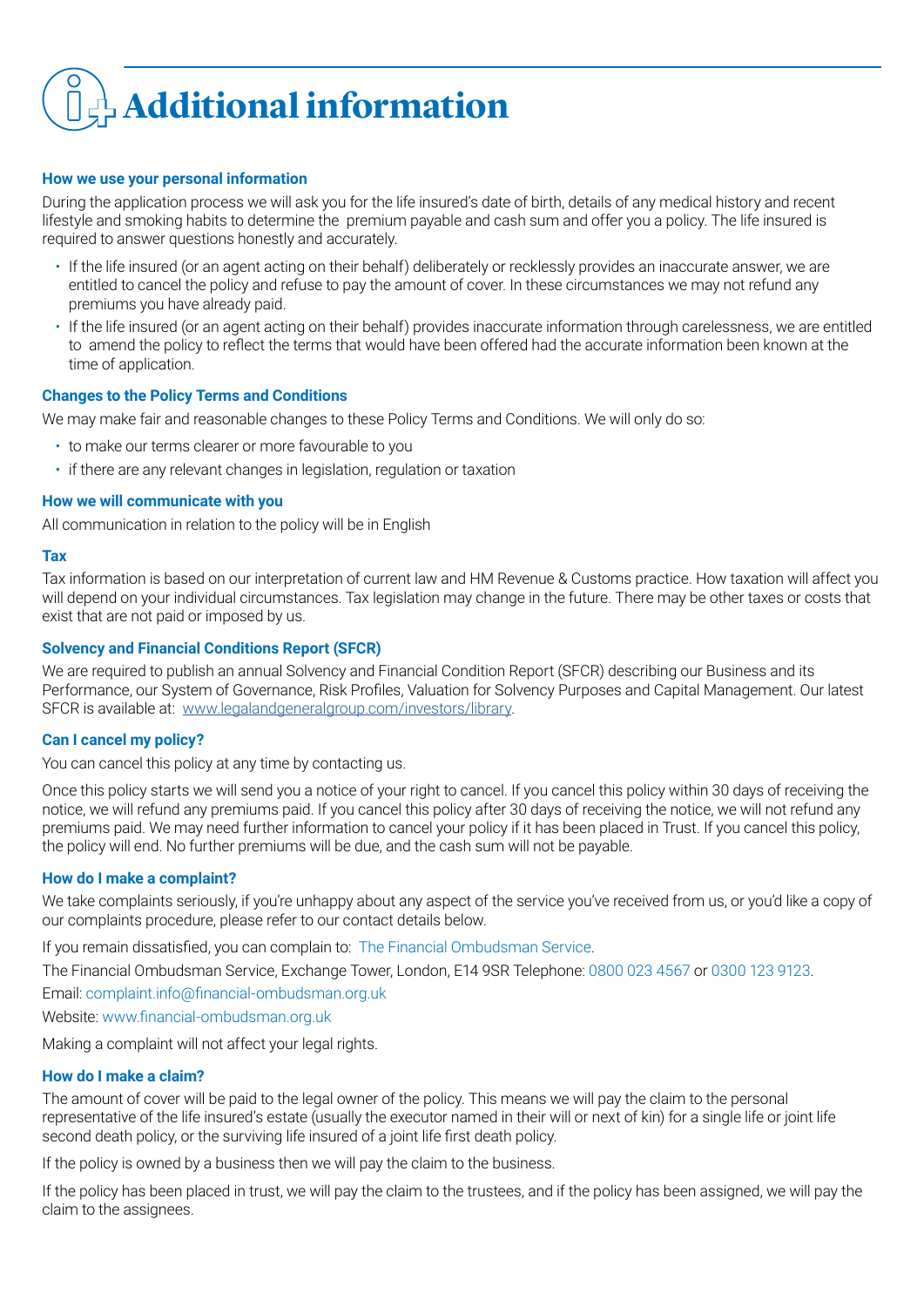# **Additional information** (continued)

## **Financial Services Compensation Scheme**

We are covered by the Financial Services Compensation Scheme (FSCS). The FSCS is designed to pay a compensation if a firm is unable to pay claims because it has stopped trading or been declared in default. You may be entitled to compensation from the scheme if we cannot meet our obligations. Whether or not you are able to claim and how much you may be entitled to will depend on the specific circumstances at the time of your claim.

For further information about the scheme please contact the FSCS at: www.fscs.org.uk or call them on: 0800 678 1100.

## **Law**

The policy is governed by English Law.

## **Our Regulator**

We are regulated by the Financial Conduct Authority and the Prudential Regulation Authority. We are registered on the Financial Services Register under number 117659. You can check this at register.fca.org.uk or telephone them on 0800 111 6768.

## **How to contact us**

| <b>Reason for contact</b>                                         | <b>Phone number &amp; email address</b>                                                 | <b>Contact address</b>                                                                                       |
|-------------------------------------------------------------------|-----------------------------------------------------------------------------------------|--------------------------------------------------------------------------------------------------------------|
| • General enquiries<br>• Cancel your policy<br>• Make a complaint | 0370 010 4080*<br>Monday to Friday 9am to 5pm<br>protection.customerenquiries@landg.com | Legal & General Assurance<br>Society Limited,<br>City Park,<br>The Droveway,<br>Hove<br>East Sussex, BN3 7PY |
| • Death claims<br>• Waiver of premium                             | 0800 137 101 $*$<br>0800 027 9830*<br>Monday to Friday 9am to 5pm<br>MyClaim@landg.com  |                                                                                                              |

\*We may record and monitor calls. Call charges will vary.